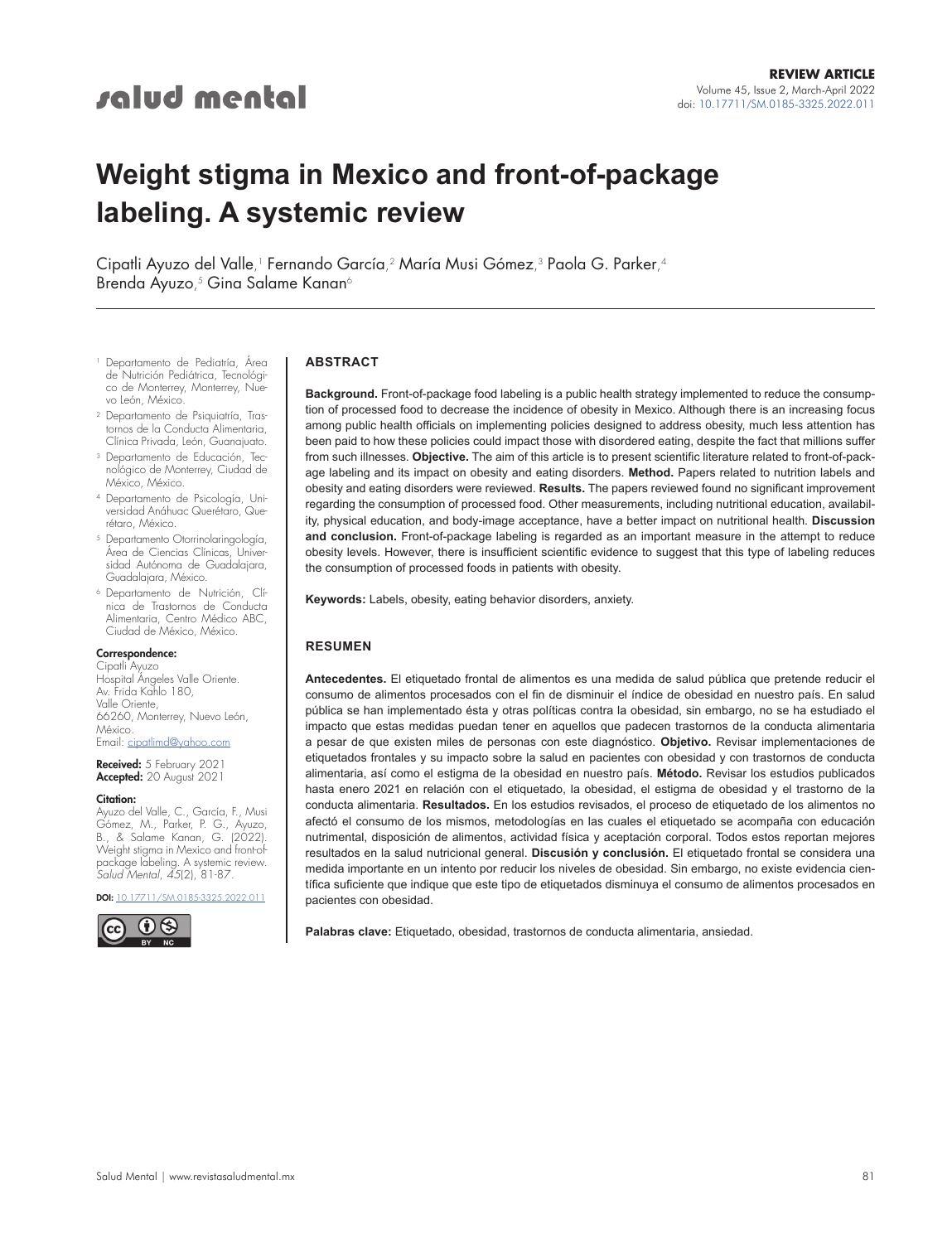## **BACKGROUND**

The Official Standard for "front-of-package labeling" for frequently consumed processed foods was launched in an attempt to reduce obesity in Mexico [\(Secretaría de Salud](#page-6-0) [\[SSA\], 2020\)](#page-6-0). This involves the inclusion of octagonal labels placed in the top right-hand corner of processed foods indicating excess calories, sugars, saturated fats, trans fats, and sodium in the labeled products ([SSA, 1998](#page-6-1)).

The recent National Health Survey ([SSA, INSP, &](#page-6-2) [INEGI, 2018\)](#page-6-2) reported a prevalence of up to 86% of overweight and obesity based on the body mass index (BMI). At the other extreme, eating disorders (EDs) constitute the third most frequent and lethal chronic disease in children and adolescents. A prevalence of 1.3% was found (1.9% in females and .8% in males) in a small proportion of adolescents who participated in the ENSANUT 2012. The most frequent risky eating behaviors in Mexican adolescents were concern about weight gain, overeating, and losing control over what they eat.

The World Health Organization (WHO) has recommended the inclusion of front-of-package labeling. The aim is for consumers to be able to more easily identify foods considered "unhealthy," thus changing their behavior, on the assumption they will choose healthier foods.

In European countries where actions similar to frontof-package labeling have been implemented, no significant evidence has been found on the decrease in consumption of these products, nor have the data indicated that the frequency of obesity based on body mass index decreased. However, a higher rate of psychiatric problems such as anxiety and depression related to the feeling of guilt over consuming these labeled products was observed (Figure 1).

This type of policies targets marginalized populations. But what about the group of patients suffering from eating disorders? Several studies have demonstrated a correlation between food insecurity and the prevalence of eating disorders. A study conducted in San Antonio, Texas, found that 17% of the most food insecure children met the diagnostic criteria for binge eating disorder ([Becker,](#page-5-0) [Middlemass, Taylor, Johnson, & Gomez, 2017](#page-5-0); [Nicholls,](#page-6-3) [Devonport, & Blake, 2016](#page-6-3)). Weight loss interventions are clinically contraindicated in people suffering from an eating disorder ([Hunger, Smith, & Tomiyama, 2020](#page-5-1)). Implementing this type of policy in populations with a higher risk of having an eating disorder, and who also lack access to treatment, is not advisable [\(Storcksdieck Genannt Bon](#page-6-4)[smann & Wills, 2012](#page-6-4)).

Likewise, in patients with a genetic predisposition, the distorted thinking and/or obsessive behaviors caused by these warnings on food packaging can trigger the development of an eating disorder.

The purpose of this article is to review the literature on front-of-package labeling of foods as a means of combating obesity in Mexico and other countries, to review the stigmas surrounding obesity and the potentially negative impact on diseases such as eating disorders.

### **METHOD**

A search was conducted in PubMed and academic Google to include medical, marketing, and economics articles. It was an umbrella search (including systematic reviews and meta-analyses) of articles published until January 2021 on consumption, preference, perception, and behaviors related to food labeling. Studies in languages other than English, Spanish, and French were excluded. The search strategy was to use the following terms in English (food labeling OR front-of-package nutrition labeling) AND (meta-analysis OR meta-analyses) AND (obesity AND Weight control AND Eating disorders) AND (consumer preferences). Data searching, filtering, and data analysis were performed by independent researchers (CA and FG). Emails were sent to the authors of national studies, who reported that studies on groups of patients with eating disorders in Mexico have not been conducted. Approval by the ethics committee was not requested since this is a bibliographic review article.



**Figure 1.** Flow chart of document selection process using PRISMA.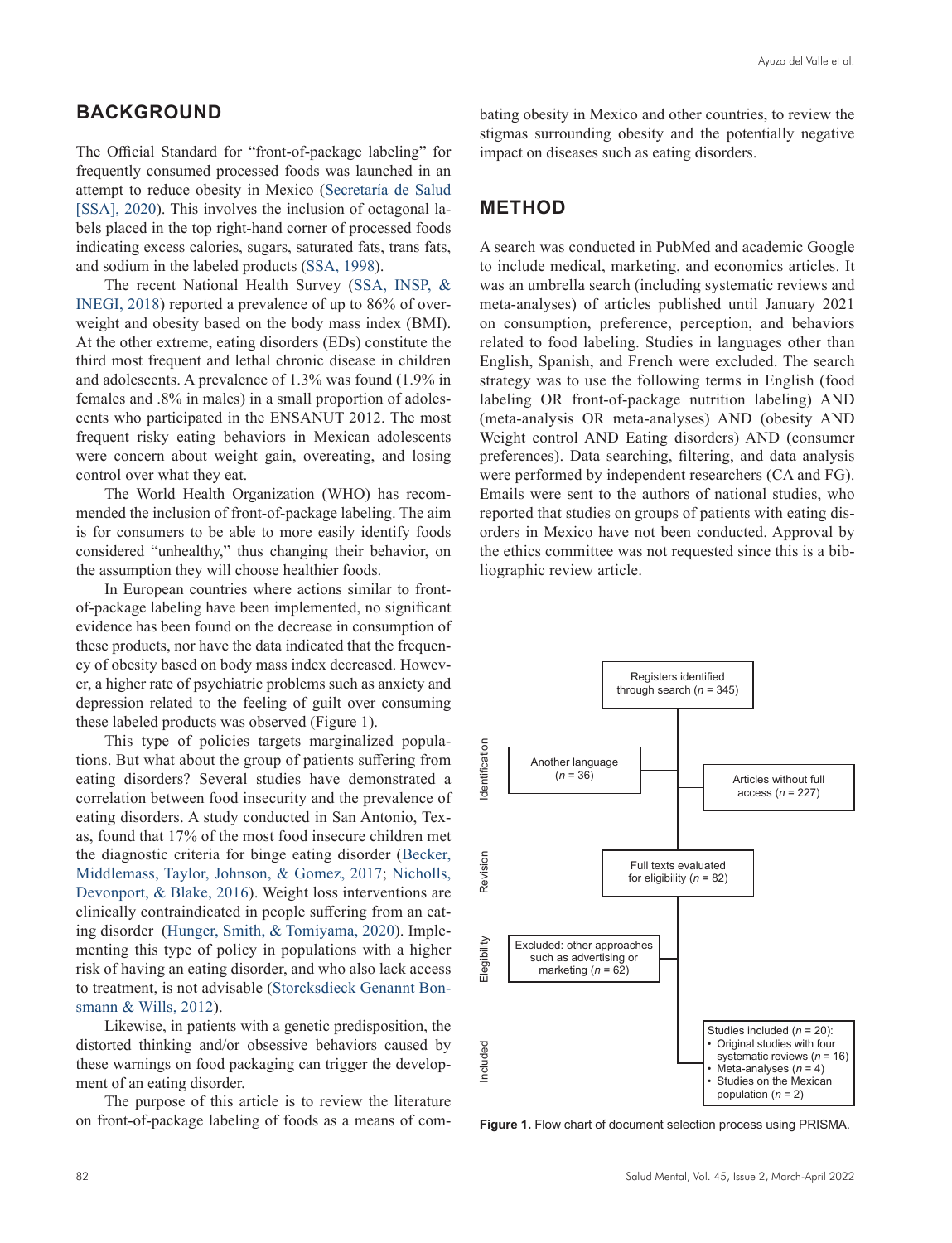# **RESULTS**

Three hundred and forty-five studies were found. Those in languages other than English, Spanish and French or without access to the full article were not taken into account. Those with relevance (published in the past 11 years, relation between labeling and consumption, systemic reviews, peer review) were selected based on the reading of the abstract by all the authors. Sixteen studies were included (of which four are systematic reviews) together with four meta-analyses, two of which were conducted on Mexican population (Table 1).

### **Studies**

A study was conducted in Europe with 11,781 subjects from France, Germany, Poland, Sweden, Hungary, and the United Kingdom in supermarkets, in which buyers' behavior was observed. It reported that a third of consumers in retail stores saw the label, but that only 16.8% used the information to determine their purchases ([Storcksdieck &](#page-6-4)  [Wills, 2012\)](#page-6-4). In some countries such as the United Kingdom, caloric content was color-coded with red, yellow, and green labels, regardless of the percentages of fat, carbohydrates, and proteins. Only 15% of people were found to read product labels ([Sacks, Veerman, Moodie, & Swin](#page-6-5)[burn, 2011](#page-6-5)).

| Table 1                         |
|---------------------------------|
| <b>Publications and results</b> |

Other department stores, however, reported no change in food purchases after labeling [\(Jeffery, Pirie, Rosenthal,](#page-6-6)  [Gerber, & Murray, 1982](#page-6-6)).

A study conducted with a control group in Minnesota with 400 consumers and eight supermarkets over 10 months reported that consumers improve their knowledge of food in terms of its content. However, no change in consumption preferences was recorded after foods had been labeled with their nutritional content, suggesting that knowledge of foods does not alter consumption preferences ([Jeffery et al.,](#page-6-6)  [1982](#page-6-6)).

A study in Germany and Belgium showed that labeling had no impact on food consumption ([Möser, Hoefkens, Van](#page-6-7)  [Camp, & Verbeke, 2009](#page-6-7)).

A specific meta-analysis of front-of-package labeling found arguments for and against it. It concluded that labels based on traffic light colors are most effective when they are accompanied by nutritional education for the population and that family food purchases are made on the basis of their affordability and the family's economic capacity [\(Hunger et al., 2020](#page-5-1)).

Researchers in Australia found that monetary interventions (discount coupons for fruits and vegetables) in conjunction with improved food availability obtained better results than those based on nutrition labeling ([Liberato,](#page-6-8)  [Bailie, & Brimblecombe, 2014\)](#page-6-8). In the United Kingdom, a meta-analysis including 20,000 consumers and 800 stores

| Place                  | Study population                                          | Author                                                 | <b>Results</b>                                                                                                                                   |
|------------------------|-----------------------------------------------------------|--------------------------------------------------------|--------------------------------------------------------------------------------------------------------------------------------------------------|
| Europe                 | $n = 11.781$                                              | <b>Storcksdieck Genannt</b><br>Bonsmann & Wills, 2012. | Only 15% read labels, mostly women with high socio-eco-<br>nomic status.                                                                         |
| Australia              | Supermarkets and nation-<br>al health survey              | Sacks et al., 2011.                                    | Greater consumption of lower-priced food with "healthy"<br>labels and reduction of processed food in those with la-<br>bels and increased taxes  |
| Minnesota              | $n = 400$                                                 | Jeffery et al., 1982.                                  | Labeling improves nutritional knowledge but not food con-<br>sumption.                                                                           |
| Germany<br>and Belgium | $n = 275$                                                 | Möser et al., 2009.                                    | Labeling does not lead to changes in consumption. Better<br>results when labeling is simple.                                                     |
| Australia              | Meta-analysis of con-<br>sumption in 32 articles          | Liberato et al., 2014.                                 | Monetary intervention and food availability improve con-<br>sumption.                                                                            |
| United Kingdom         | Meta-analysis of 35<br>studies $n = 20,000,800$<br>stores | Hartmann-Boyce et al.,<br>2018.                        | Greater benefit in consumption with monetary interven-<br>tions.                                                                                 |
| Canada                 | Meta-analysis of 86<br>studies                            | Mah et al., 2019.                                      | Food availability, lower cost of products, nutritional pro-<br>motion and information determine consumer preferences.                            |
| Canada                 | $n = 3,584$                                               | Acton et al., 2019.                                    | Front-of-package labeling is effective when accompanied<br>by taxes on foods with added sugars.                                                  |
| Mexico                 | $n = 7,159$                                               | Nieto et al., 2019.                                    | A brief summary in front-of-package labeling is effective in<br>the choice of consumer products.                                                 |
| Mexico                 | $n = 2,105$                                               | Vargas-Meza et al., 2019.                              | GDA labels are rarely used because they are difficult to<br>interpret. Red labels, such as those in Chile, are the most<br>widely accepted ones. |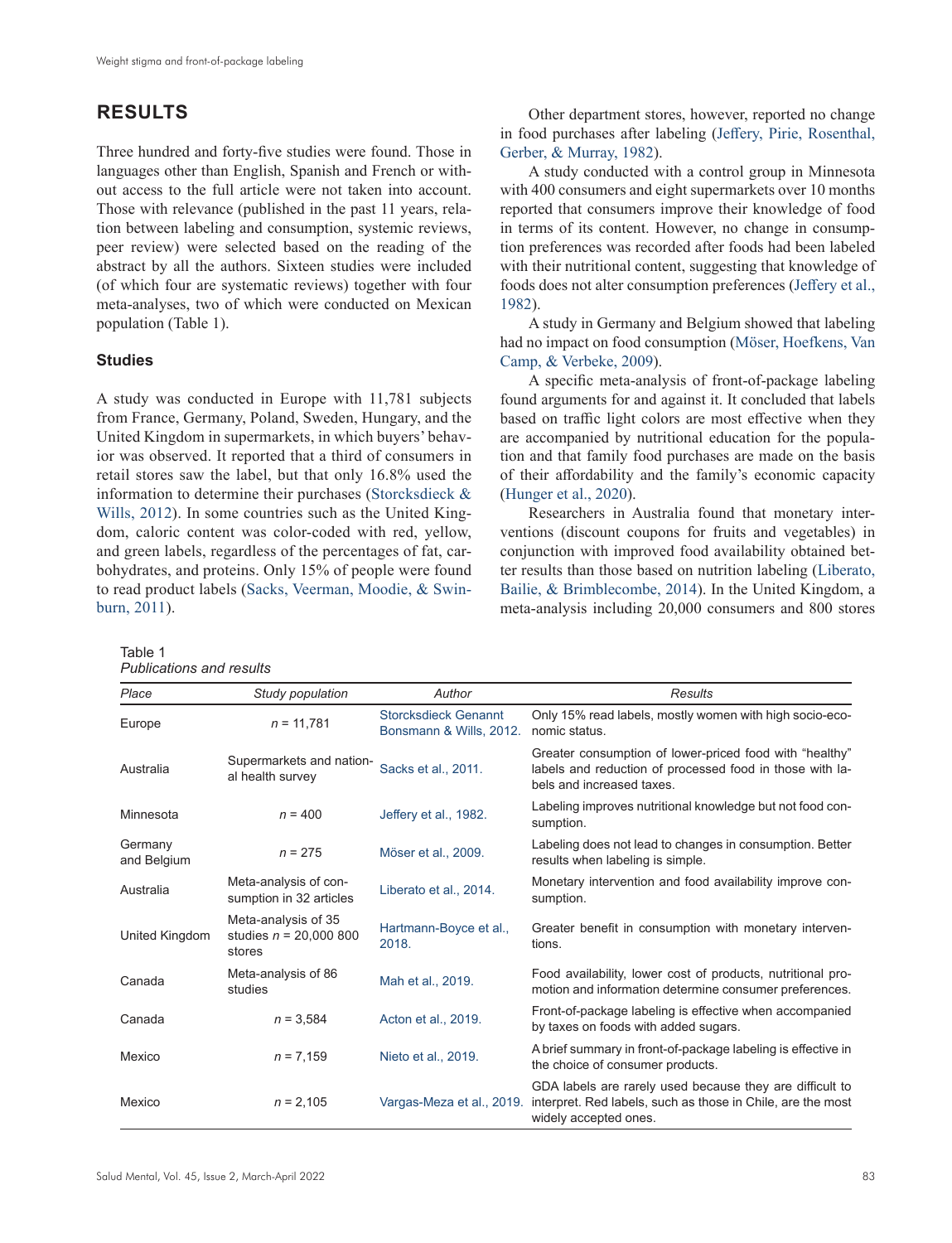concluded that the benefit of monetary interventions is greater than that of other interventions [\(Hartmann-Boyce](#page-5-2) [et al., 2018](#page-5-2)).

Another systematic review of studies in the past 20 years of different interventions reports that the combination of the availability of fresh food and low cost, promotion, and information jointly determine consumer preference [\(Mah, Luongo, Hasdell, Taylor, & Lo, 2019](#page-6-9)).

Another study showed that labeling achieves effective results when it is accompanied by taxes added to products regarded as being less healthy [\(Acton, Jones, Kirkpatrick,](#page-5-3) [Roberto, & Hammond, 2019](#page-5-3)).

[Taillie, Ng, and Popkin \(2016\)](#page-6-12) provide a stimulating description of the role of supermarkets in nutrition and health and food availability. They note that new supermarkets, also called supercenters, selling products other than nutritional ones, offer more processed foods and fewer fresh foods. The presence of this type of stores has increased significantly, especially in rural and low-income areas, making large supermarket chains a key element in population nutrition.

### **Mexico and the United States**

One study assessed the understanding and use of nutrition labeling systems by adult consumers in the United States and Mexico. Consumers in the US (White *n* = 2,959; Latino  $n = 667$ ) and Mexico ( $n = 3533$ ) were shown the five food labeling systems:

- 1. The Nutrition Facts Table (NFT).
- 2. The Guideline Daily Amounts (GDA), showing nutrient levels.
- 3. The Multiple Traffic-Light (MTL), which color-codes each GDA nutrient (green = healthy; yellow = moderately unhealthy; red = unhealthy).
- 4. The Health Star Rating System (HSR), which classifies foods in a single dimension of healthiness.
- 5. Warning label (WL) with a stop sign for nutrients present at unhealthy levels.

Participants reported a higher degree of understanding of WL front-of-package labeling (OR = 4.8; 95% CI [4.4, 5.3]) and a lower understanding of HSR (OR = .34; 95% CI [.31, .37]) and MTL labeling (OR = .56; 95% CI [.52, .61]), with similar patterns of understanding in all ethnic groups. The authors concluded that a brief summary of front-ofpackage labeling may be more effective in both the United States and Mexico in guiding consumers toward informed food choices ([Nieto et al., 2019](#page-6-10)).

Another study explores the subjective understanding of labels used internationally among low- and middle-income Mexican consumers. The following front-of-package labeling systems were evaluated: NFT, GDA, MTL, WL, and HSR. Most subjects were aware of the GDA, but rarely used it because they found interpreting the information too complicated. Red warning labels were more accepted than black ones ([Vargas-Meza, Jáuregui, Pacheco-Miranda,](#page-6-11) [Contreras-Manzano, & Barquera, 2019\)](#page-6-11). It is worth mentioning that both studies were published by the same people responsible for the front-of-package labeling program in Mexico, so there may have been a conflict of interest in both publications ([Nieto et al., 2019](#page-6-10); [Vargas-Meza et al., 2019](#page-6-11)).

### **Patients with eating disorders (ED)**

Regarding patients with ED, a study conducted in 2017 in Minnesota administered the EDE questionnaire to 716 female patients with an average age of 21 [\(Fairburn & Beglin,](#page-5-4) [1994](#page-5-4)). They were randomly assigned menus, some of which listed the calories contained in each food while others which did not. Patients included thirty people diagnosed with anorexia and bulimia and some others with binge eating. The group of patients with ED who were given menus in which calories were labeled selected foods with an average of 263 calories less than those in the same group who were given menus in which calories were not labeled. No significant differences were found in patients without eating disorders [\(Haynos & Roberto, 2017](#page-5-5)).

Some reports have found that when families unable to purchase other types of food products encounter these labels, they experience confusion and frustration ([Draper et](#page-5-6) [al., 2013](#page-5-6)).

A study conducted in the United States showed that overweight people choose their food based on taste or personal preferences rather than the labeling ([Visschers, Hess,](#page-6-13) [& Siegrist, 2010](#page-6-13)). However, people who consume food based on the number of calories they contain select their food based on the labeling. This group includes patients with eating behavior disorders, in whom labeling constitutes a significant barrier to their recovery process. Having access to this type of information in such an obvious, overt, way increases their anxiety levels ([van Herpen & van Trijp, 2011](#page-6-14)).

One fact worth highlighting is that when labels with caloric content were added in fast food restaurants serving affordable food for the whole population, these restaurants reported that at no time did the sale of foods labeled as high in fat or high in sodium decreased. However, when these labels were added in cafeterias frequented by people from a higher socioeconomic bracket, they did modify food choices [\(Visschers et al., 2010](#page-6-13)).

## **DISCUSSION AND CONCLUSION**

Food labeling is one of the least successful regulations for curbing obesity since it fails to alter patterns of consumption in either people with low economic resources or most adolescents.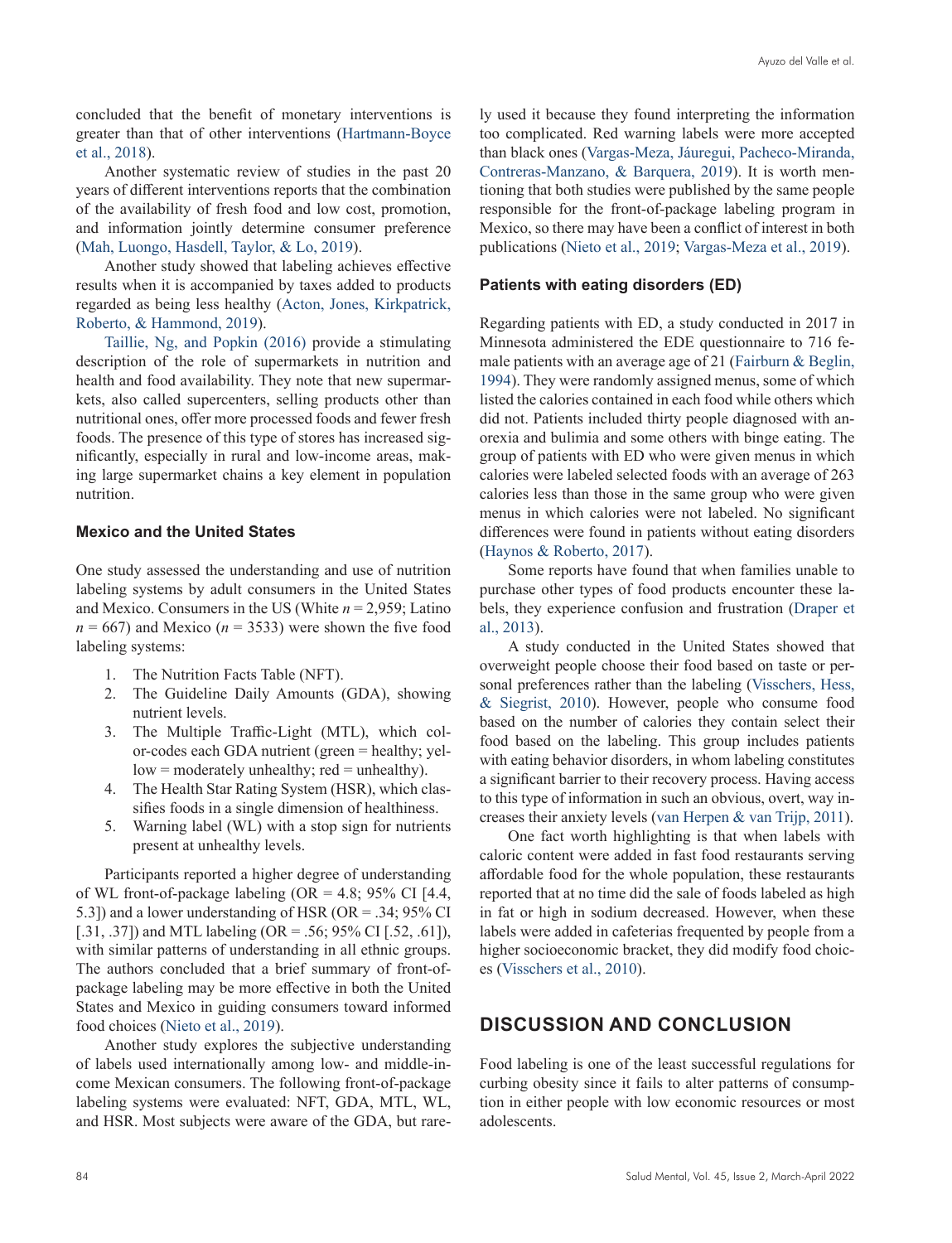Although ENSANUT reports in Mexico use the Body Mass Index (BMI) as a diagnostic measure, we know this is not an effective means of measuring obesity.

The BMI is an index created in 1800 by an academic (not a medical doctor) whose object of study was to find "normal" averages, basing his study on French and Scottish men [\(Hughes, 2013](#page-5-7)). The BMI was not created to measure percentages of fat and health, or individuals, but populations. This index does not reflect the distribution of body fat and neither distinguishes between muscle mass or fat, or ethnicity. It may underestimate body fat in people who have lost muscle mass (sarcopenic obesity), and fails to adjust for physical activity or lifestyle, genetics, bone density, and other individual factors ([Tomiyama, Hunger, Nguyen-Cuu,](#page-6-15)  [& Wells, 2016\)](#page-6-15). It is less reliable in specific populations, for example, the elderly, people with physical disabilities, those under 18, people with severe obesity, during pregnancy, and in patients with ascites or severe edema [\(Bener et al., 2013](#page-5-8)).

Recently published Canadian obesity guidelines recommend a comprehensive evaluation that includes at least waist circumference and ideally a comprehensive evaluation of metabolic risk factors through the Edmonton Obesity Staging System [\(Sharma & Kushner, 2009](#page-6-16); [Jenkins et](#page-6-17)  [al., 2013](#page-6-17); [Hastie et al., 2009](#page-5-9)). It should be noted that life expectancy is not reduced by having a higher BMI. A recent study describes how women with a BMI of 27 have a longer life expectancy than those with lower indices, which has been called the "obesity paradox" (Islam & Hossain, [2017](#page-6-18); [Flegal, Kit, Orpana, & Graubard, 2013](#page-5-10); [The Lancet](#page-6-19)  [Psychiatry, 2020](#page-6-19)).

Survival of more than five years has also been reported in subjects undergoing percutaneous coronary intervention (PCI) in "obese" compared to "nonobese" subjects based on BMI ([The Lancet Psychiatry, 2020](#page-6-19)).

Positive aspects of labeling include information to support the fact that the Mexican population living in various cultural and geographical contexts (in Mexico and the USA) has a comparable understanding of the information in the labels ([Nieto et al., 2019](#page-6-10)).

Moreover, given that labels with numbers, percentages, or proportions are more difficult to understand for the average consumer, the straightforward design of labeling in Mexico can be considered understandable ([Draper et al.,](#page-5-6)  [2013](#page-5-6)).

Literature reviews on the subject agree that despite the enormous number of publications (over 5,000), only a small number meet the requirements for inclusion in systematic reviews [\(Liberato et al., 2014](#page-6-8); [Mah et al., 2019](#page-6-9)). Furthermore, the heterogeneity of the interventions limits the number of studies that can be directly compared. It is worth mentioning that, although there are studies on labeling in Latin American countries, most available evidence has been produced in countries with high purchasing power [\(Hughes, 2013](#page-5-7)).

Although labeling can improve the education of the recipient population, this does not necessarily translate into a change in purchasing decisions even if the message is guaranteed to have been understood by the consumer ([Roberto](#page-6-20)  [et al., 2012](#page-6-20)).

Experiences of other countries can be used as an example of interventions applicable to the Mexican context. It should be noted, however, that Mexico is a diverse country in economic, social, and educational terms. Moreover, there are differences in labeling preferences by gender, in that women prefer labels that provide information on the recommended percentages, whereas men prefer simpler labels, such as the food traffic light system [\(Möser et al., 2009](#page-6-7); [Hughes, 2013](#page-5-7)).

One aspect worth noting is that many studies that measure the effects of different types of labeling have been conducted in experimental settings [\(Acton et al., 2019](#page-5-3)), which is also true for Mexico. A study in Mexico was conducted in a low- to middle-income population in an urban environment, on the subjective understanding of labels and their acceptability. It was undertaken in an experimental environment (Gesell chambers), and it is unclear how the socioeconomic level was operationalized. Although it was reported that subjects were recruited in geographic spaces associated with this economic status, other sociodemographic factors are not reported, such as monthly income, or whether the person was economically dependent ([Vargas-Meza et al., 2019](#page-6-11)).

At the same time, there is evidence that labeling can work in simulated or experimental environments, but not necessarily in the real world [\(Hughes, 2013\)](#page-5-7). Other factors, such as logos and packaging design ([Visschers et al., 2010](#page-6-13)), also influence consumer decisions.

Labeling is a strategy that is uniformly applied to the population, without considering the multiple factors that influence what kind of food to buy, such as purchasing power, age, gender, ethnicity, and the time available to make shop ([Hughes, 2013](#page-5-7)). Consumer intentions also play a role. For example, the information included in the labeling may be assessed differently if the food is purchased for oneself or someone else, for children or adolescents, or if a health condition in the end consumer is considered from the very beginning ([Visschers et al., 2010](#page-6-13)).

One of the least considered groups in public policy design is people who suffer from or have risk factors for eating behavior disorders. We found only one publication which considered this vulnerable group. It reported that, when exposed to labeling in an experimental setting, women diagnosed with anorexia nervosa accentuated restrictive food selection, while those diagnosed with bulimia nervosa increased the caloric content of their food choices [\(Haynos](#page-5-5)  [& Roberto, 2017](#page-5-5)).

The aim of improving the quality of Mexicans' health during the pandemic is valid. However, during economic crises, labeling processed foods may create greater inequity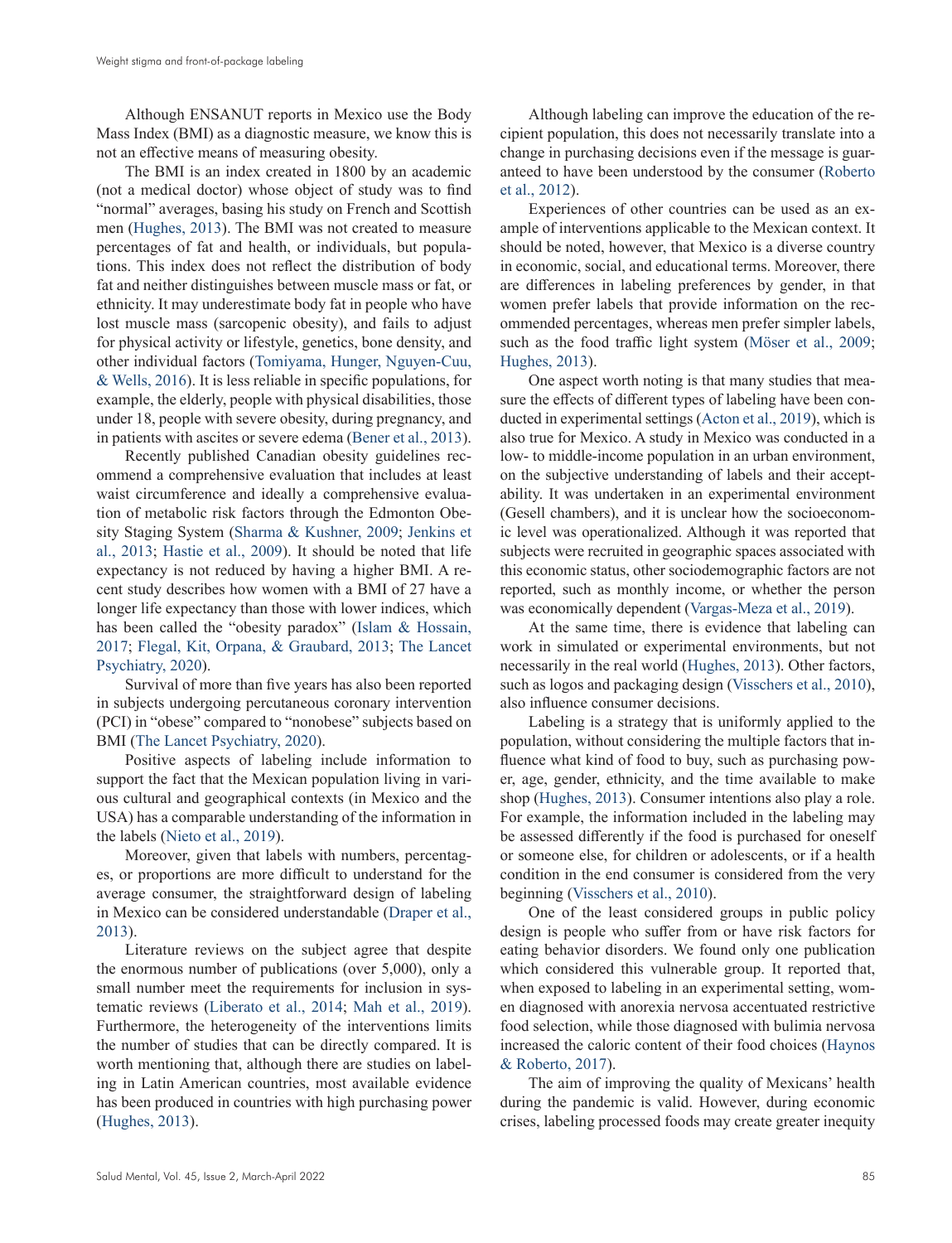in people who can only access certain foods, which in turn exacerbates obesity and leads to a lower quality of life. Labeling certain types of foods considered obesogenic fails by framing obesity as a problem exclusively linked to food intake without considering the genetic, metabolic, social, and psychological factors that contribute to obesity and eating behavior disorders ([Hunger, Tomiyama, Nguyen-Cuu,](#page-5-11) [Wells, 2016](#page-5-11)).

If health is the goal, reducing "obesity" is not the answer, nor is it sustainable at the population or individual level ([Durso & Latner, 2008](#page-5-12)). Food labeling in the studies undertaken also failed to reduce the consumption of processed products. When laws proposed by governments are enacted using stigmatizing language, this may lead to the internalization of the bias surrounding weight, in which the individual approves negative stereotypes, beliefs and feelings about their status [\(Miller & Lumeng, 2018](#page-6-21)).

Policies that promote health can focus on improving the nutritional status of the population and providing opportunities for the entire population to engage in appropriate physical activity, as well as enhancing psychosocial factors such as psychological support, adequate rest, and stress reduction. Acting like this prevents shame for people who live in a larger body, thereby ensuring better engagement in sustainable behaviors that improve health and benefit all people across the entire BMI spectrum. These policies are particularly important for populations with marginalized groups. Low income is the leading cause of food insecurity in Mexico.

Regarding aggregate taxes in Mexico, imposing tax on sugary drinks and foods with high caloric density has focused on the fiscal purposes of taxation. Most of the population that consumes these foods is insensitive to these price changes, as a result of which the decrease in consumption is insignificant. Likewise, it is known that its extra-fiscal potential has been wasted, in other words, no specific mechanisms have been designed to monitor the destination of the funds obtained. No clear actions have been promoted to transform these resources into public goods and services that would really encourage people to adopt different habits, motivate them to consume other types of food, or create environments and ecosystems resulting in healthier practices.

Front-of-package labeling is considered a major social and political measure in the attempt to reduce obesity levels. However, there is insufficient scientific evidence to suggest that this type of labeling reduces consumption of processed foods in patients with obesity. Price, taste, and availability are much more important to most consumers than the information in the label. However, in people with a tendency to choose foods according to their caloric content, particularly those with a genetic or metabolic propensity to develop an eating disorder, this type of labeling can trigger the latter.

The problem of obesity associated with morbidities goes beyond having information on the food consumed. It is a deeper problem that encompasses financial aspects and access to fresh food. Politically speaking, this is complicated and labeling food is the simplest (and cheapest) attempt to make a much more complex problem disappear.

The most successful measures for reducing both obesity and eating disorders are those that do not classify food as "good" or "bad" and instead promote well-being and health, breastfeeding, family settings that encourage physical activities, varied menus, and the acceptance of the concept of health for all body types.

### **Funding**

None.

### **Conflict of interest**

The authors declare that they have no conflicts of interest.

### **REFERENCES**

- <span id="page-5-3"></span>Acton, R. B., Jones, A. C., Kirkpatrick, S. I., Roberto, C. A., & Hammond, D. (2019). Taxes and front-of-package labels improve the healthiness of beverage and snack purchases: a randomized experimental marketplace. *International Journal of Behavioral Nutrition and Physical Activity*, *16*(1), 46. doi: 10.1186/ s12966-019-0799-0
- <span id="page-5-0"></span>Becker, C. B., Middlemass, K., Taylor, B., Johnson, C., & Gomez, F. (2017). Food insecurity and eating disorder pathology. *International Journal of Eating Disorders*, *50*(9), 1031-1040. doi: 10.1002/eat.22735
- <span id="page-5-8"></span>Bener, A., Yousafzai, M. T., Darwish, S., Al-Hamaq, A. O. A. A., Nasralla, E. A., & Abdul-Ghani, M. (2013). Obesity Index That Better Predict Metabolic Syndrome: Body Mass Index, Waist Circumference, Waist Hip Ratio, or Waist Height Ratio. *Journal of Obesity*, *2013*(269038), 1-9. doi: 10.1155/2013/269038
- <span id="page-5-6"></span>Draper, A. K., Adamson, A. J., Clegg, S., Malam, S., Rigg, M., & Duncan, S. (2013). Front-of-pack nutrition labelling: are multiple formats a problem for consumers? *European Journal of Public Health*, *23*(3), 517-521. doi: 10.1093/ eurpub/ckr144
- <span id="page-5-12"></span>Durso, L. E., & Latner, J. D. (2008). Understanding Self-directed Stigma: Development of the Weight Bias Internalization Scale. *Obesity*, *16*(S2), S80-S86. doi: 10.1038/oby.2008.448
- <span id="page-5-4"></span>Fairburn, C. G., & Beglin, S. J. (1994). Assessment of eating disorders: interview or self-report questionnaire? *International Journal of Eating Disorders*, *16*(4), 363-370.
- <span id="page-5-10"></span>Flegal, K. M., Kit, B. K., Orpana, H., & Graubard, B. I. (2013). Association of All-Cause Mortality with Overweight and Obesity Using Standard Body Mass Index Categories. *JAMA*, *309*(1), 71-82. doi: 10.1001/jama.2012.113905
- <span id="page-5-2"></span>Hartmann-Boyce, J., Bianchi, F., Piernas, C., Riches, S. P., Frie, K., Nourse, R., & Jebb, S. A. (2018). Grocery store interventions to change food purchasing behaviors: a systematic review of randomized controlled trials. *The American Journal of Clinical Nutrition*, *107*(6), 1004-1016. doi: 10.1093/ajcn/nqy045
- <span id="page-5-9"></span>Hastie, C. E., Padmanabhan, S., Slack, R., Pell, A. C. H., Oldroyd, K. G., Flapan, A. D., … Pell, J. P. (2009). Obesity paradox in a cohort of 4880 consecutive patients undergoing percutaneous coronary intervention. *European Heart Journal*, *31*(2), 222-226. doi: 10.1093/eurheartj/ehp317
- <span id="page-5-5"></span>Haynos, A. F., & Roberto, C. A. (2017). The effects of restaurant menu calorie labeling on hypothetical meal choices of females with disordered eating. *International Journal of Eating Disorders*, *50*(3), 275-283. doi: 10.1002/eat.22675
- <span id="page-5-7"></span>Hughes, V. (2013). The big fat truth. *Nature*, *497*(7450), 428-430. doi: 10.1038/497428a
- <span id="page-5-1"></span>Hunger, J. M., Smith, J. P., & Tomiyama, A. J. (2020). An Evidence-Based Rationale for Adopting Weight‐Inclusive Health Policy. *Social Issues and Policy Review*, *14*(1), 73-107. doi: 10.1111/sipr.12062
- <span id="page-5-11"></span>Hunger, J. M., Tomiyama, A. J., Nguyen-Cuu, J., & Wells, C. (2016). Moving to a personalized medicine approach to promote health across the weight spectrum. *International Journal of Obesity*, *40*(8), 1334. doi: 10.1038/ijo.2016.100